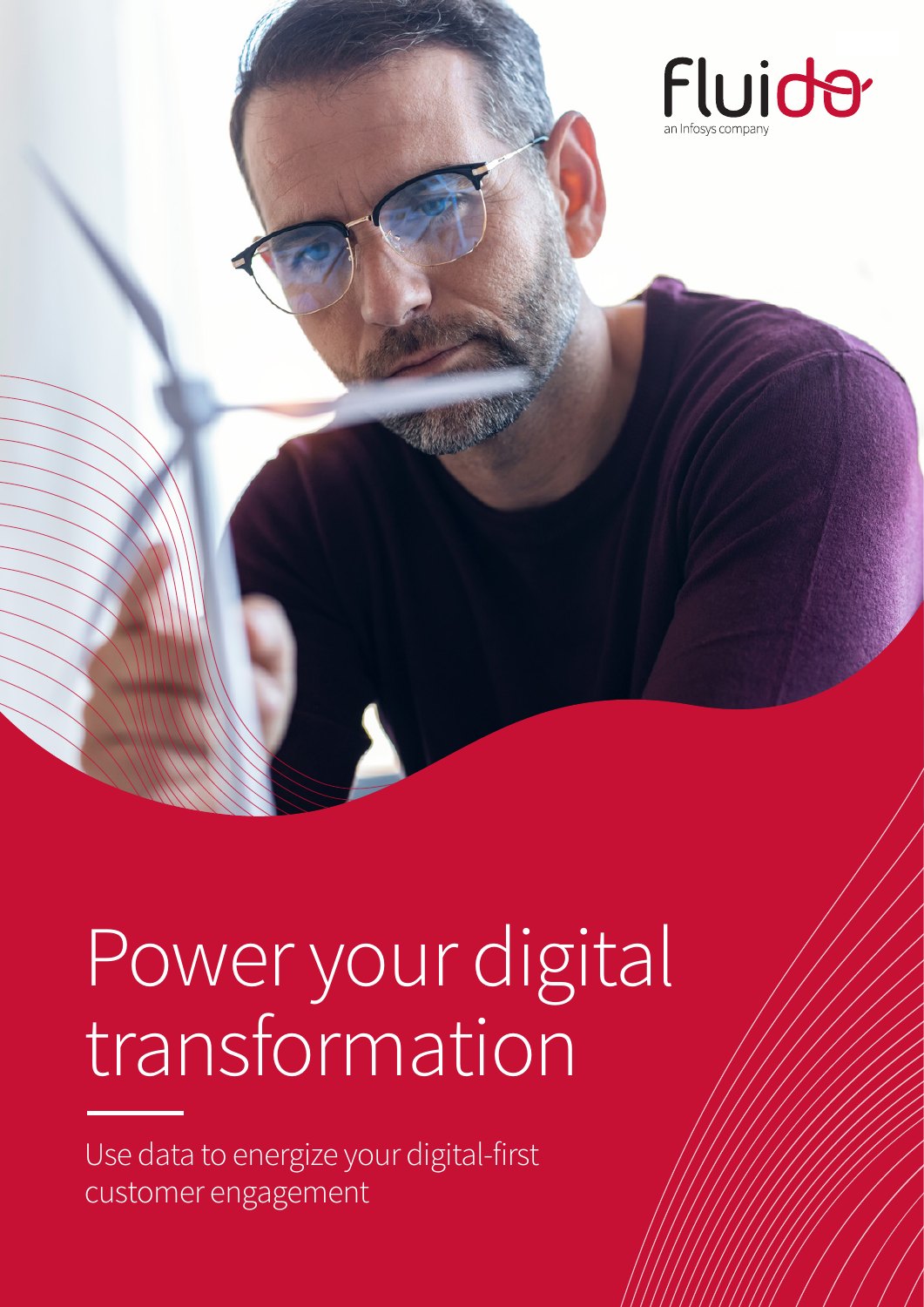## **Contents**

| 1. Foreword                           |   |
|---------------------------------------|---|
| 2. Take advantage of data             |   |
| 3. Manage digital customer engagement |   |
| Develop customer centricity           | 6 |
| Understand the moments of truth       |   |
| Offer personalized service            | 8 |
| Focus on self-service                 | 9 |
| 4. Way forward                        |   |

 $\frac{1}{2}$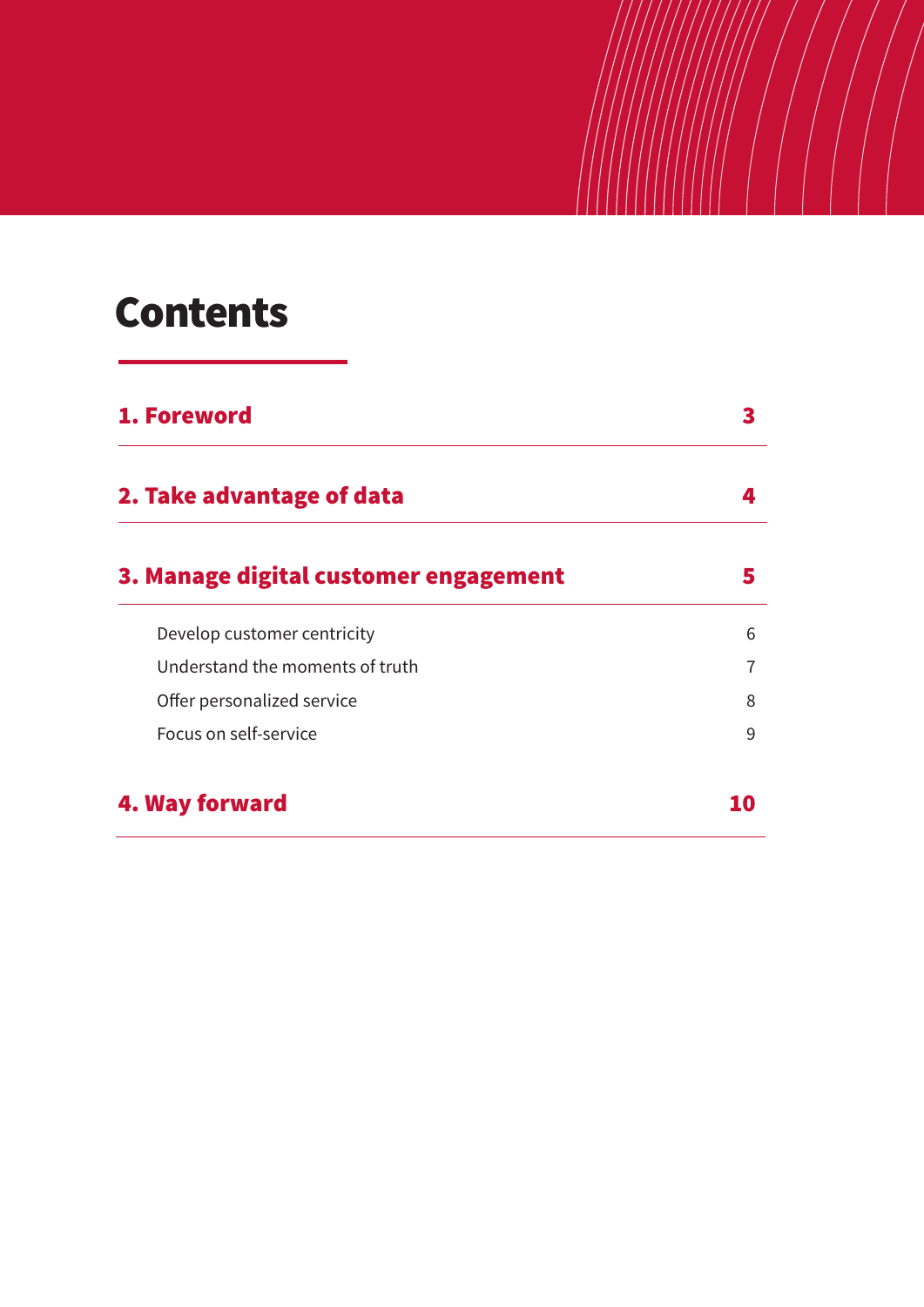# <span id="page-2-0"></span>1. Foreword

Speed is the new currency – and nowhere before has change been so fast and apparent as now. Consumer-facing energy and utilities companies seek to adapt and thrive in the fast-changing digital landscape, modernizing the customer experience and meeting tomorrow's customer needs.

Global energy markets are in crisis due to long-term trends and current events, including shifts in sentiment among customers and investors, carbon pricing, the post-covid-19 surge in global demand, and, most recently, the conflict in Ukraine. Especially in Europe, energy providers operating in consumer markets also face political pressure and regulations that require companies to increase customer choice and value and leverage more from their assets to ensure they provide uninterrupted and efficient service. Companies are looking for innovations that enable them to become leaders in providing sustainable energy. The customer expectations for the energy and utilities companies are similar to any other consumer brands, forcing companies to invest in digital services and new innovative products and provide transparency on relevant information, e.g., pricing or sustainability topics.

In **[a recent NelsonHall survey](https://www.infosys.com/industries/utilities/insights/documents/navigating-future-energy-report.pdf)** on the global energy and utilities sector, the critical business priorities identified were:

- **•** Improving customer service (including expanded use of self-service, mobile, and chat capabilities) and enhancing customer experience
- **•** Launching new products and services
- **•** Increasing efficiencies and digitalizing operations.

According to **[research by EY](https://assets.ey.com/content/dam/ey-sites/ey-com/en_gl/topics/power-and-utilities/ey-navigating-the-energy-transition-consumer-survey.pdf)**, consumers prefer using digital channels with their energy providers. At the same time, companies need to tightly integrate their digital services with the service offered by customer service agents for a seamless customer experience. Currently, there are gaps in the experience, so the energy and utilities sector needs to develop its services to answer these needs.

The famous quote by Albert Einstein states that "in the midst of every crisis lies great opportunity". Now is the time to transform your business. And it is not about some shiny new technology program magically solving all problems. It's about better collaboration and engaging with customers, being more efficient, and making more informed decisions based on data.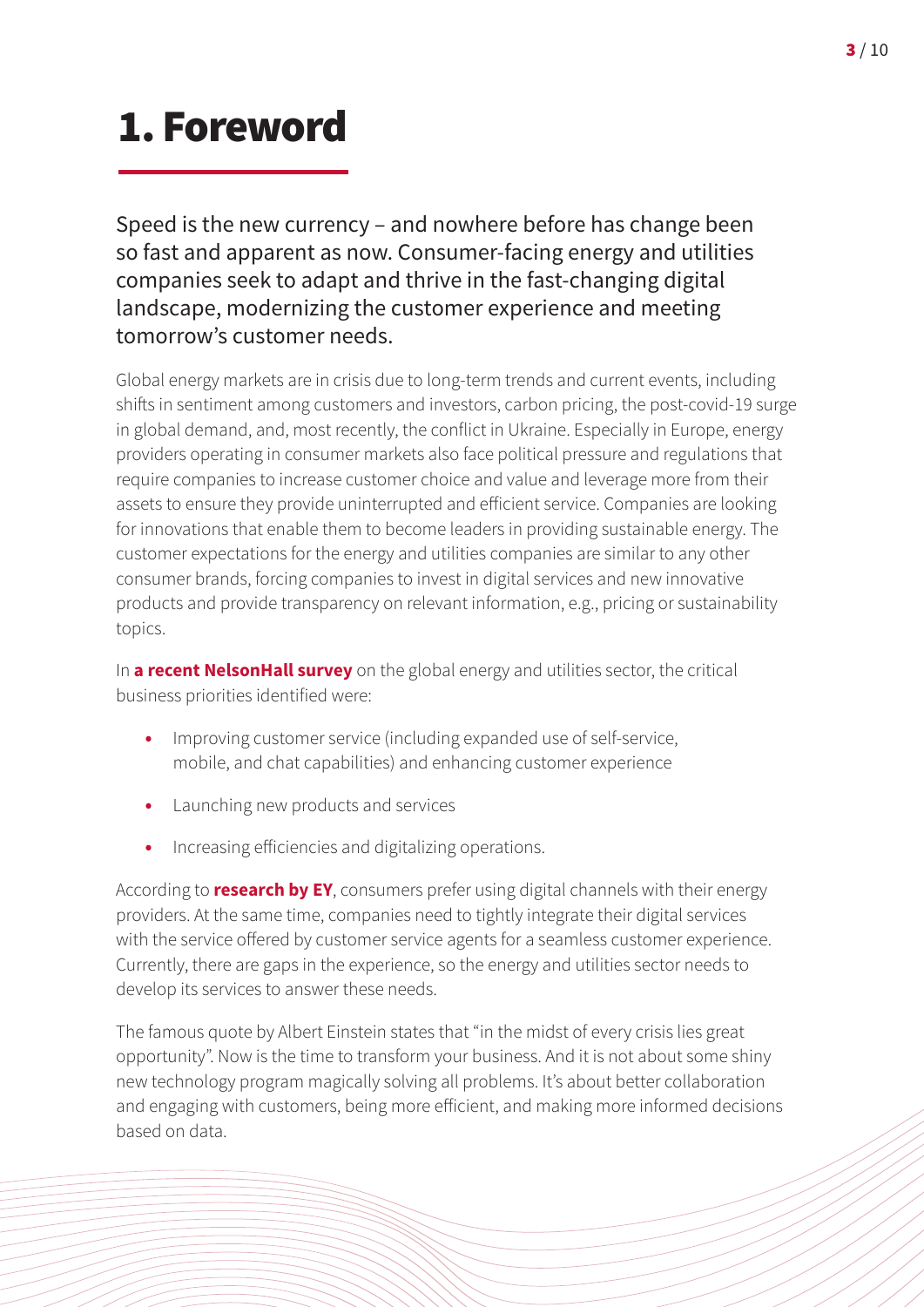# <span id="page-3-0"></span>2. Take advantage of data

In the future, mobile applications and additional channels will help collect more data about customers, their location, and other supporting data sources. Continuously more and more data will become available. The more you know, the more you can understand, and the more you can help.

Data is at the heart of digitalization. By using data smartly, you can provide a unique customer experience that can impact the business in many ways. First, you may need to take a bird's eye view of your customer service concept and customer journey to see which processes and interactions personalization make sense. After that, you need to understand if you have the necessary data and which systems collect it – this can include manual steps and automated sources. There are no shortcuts; there is no data to be analyzed or utilized without data collection.

As there is often plenty of information available, you have to be able to decipher what is valuable (and what is not) and how you can use the information as part of your overall digital transformation strategy. An excellent place to start is with customer information: building a master database of all the customers. From their likes and dislikes to purchase history, collate and consolidate the information you have and, most importantly, ensure data collection automatically flows into one central place such as the CRM system.

Gathering data can be done in various ways:

- **•** Secure portals allow you to gather data on the customer regarding who they are, where they are in the purchasing process, the web pages or products visited, or the previous customer service cases they have had with the company.
- **•** Pre-chat windows and chatbots can gather data on the customer and pass it through to the customer service agent or CRM system.
- To better understand your customers' needs, you can also **ask them directly** about what they are interested in and what channels they would like to use for different customer service scenarios. You can conduct a **survey** or even invite customers to join your feedback workshop since you need that first-hand information.

Gradually this all starts to build a picture of the customer that you can use to serve the customer in a more personalized way.

Artificial intelligence provides a lot of new opportunities. An AI assistant can mine large amounts of data about the customer and give the customer recommended solutions directly. It can simply help the customer service agent or sales rep provide a more personalized service to the customer.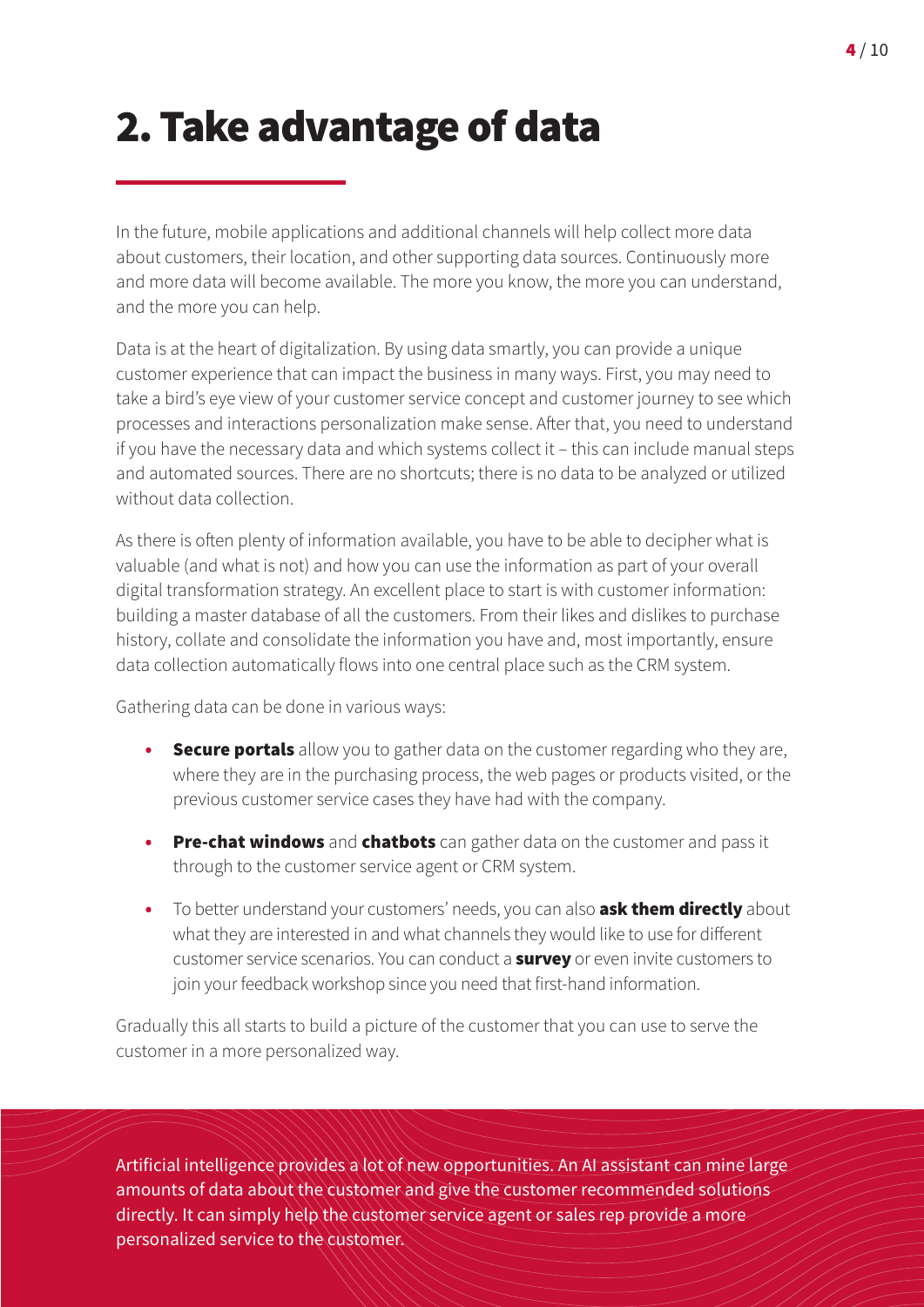# <span id="page-4-0"></span>3. Manage digital customer engagement

Switching one's electricity provider is usually one of those things that one only thinks about when the need is at hand, like renewing a contract when moving a house. The buying decision is affected by price, but there is no doubt that brand and customer experience play their part.

Customers often complete over half of the buyer's journey entirely online before even engaging directly with a company. Consumers of all age groups **[prefer digital channels](https://assets.ey.com/content/dam/ey-sites/ey-com/en_gl/topics/power-and-utilities/ey-navigating-the-energy-transition-consumer-survey.pdf)** eight times out of ten when contacting their energy provider. The digital channels are seen as easier to use, but worryingly 60% of consumers have experienced problems when using their energy provider's digital services.

Energy and utilities companies need to reimagine their customer experience: develop their digital services to meet customer expectations, turn their customer service agents into advisors to boost customer acquisition, and provide excellent customer service anytime and anywhere. It is time to aim toward more customer-centric strategies to turn customer choice into a competitive advantage.

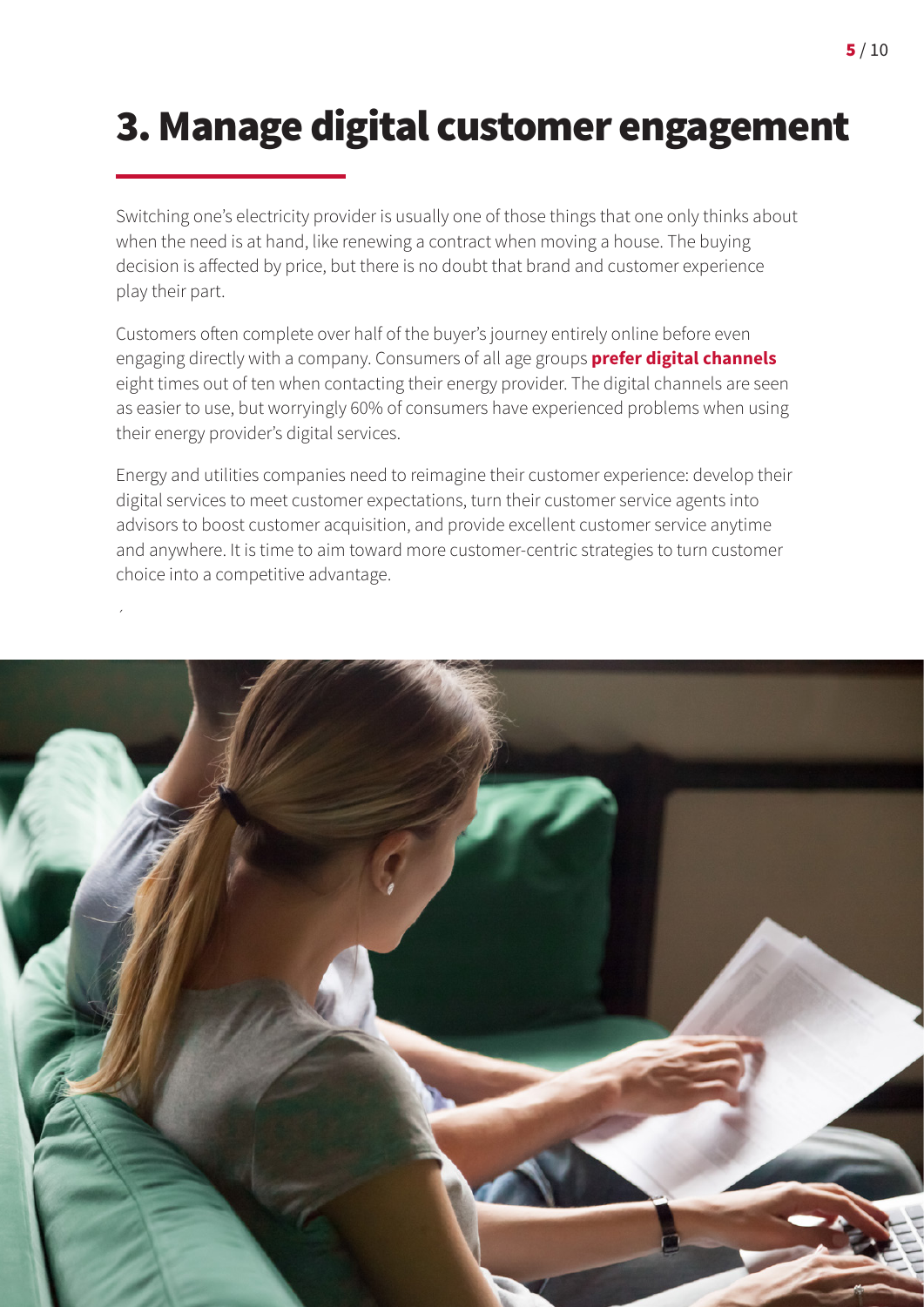## <span id="page-5-0"></span>Develop customer centricity

To achieve a customer-centric approach, you need to reverse-engineer your service processes: start by understanding what your customers go through, what they need to do to get service, and how your service should feel from their perspective. After this, think about which solutions and processes you need to implement to make your customers' vision of excellent service come true.

To develop customer centricity, think about:

- **Engagement.** How can you engage customers to collect development ideas and feedback?
- **•** Innovation. How can you encourage customer-facing personnel to provide new ideas and improvements proactively? What tools would make testing your market and trying new disruptive strategies easier?
- **• Experimentation.** What kind of business experimentation does your company support considering development budget, approval processes, current tech stack, operational hierarchy, organizational structures or skills, and available resources? How ready is your company to "fail fast," i.e., accept failures as innovations and development initiatives?
- **•** Scalability. How scalable are the new ideas? Scalability should be the target with every new idea or change.

### St1: Customer experience and customer satisfaction in the new digital era

The Finnish energy company St1 had quickly grown so that the customer data and communication became siloed. But now, St1 finally has a 360-degree view of the customer with Salesforce.

[Read the whole story](https://www.fluidogroup.com/reference/st1-customer-experience-customer-satisfaction-in-the-new-digital-era/)  $\left(\rightarrow\right)$ 

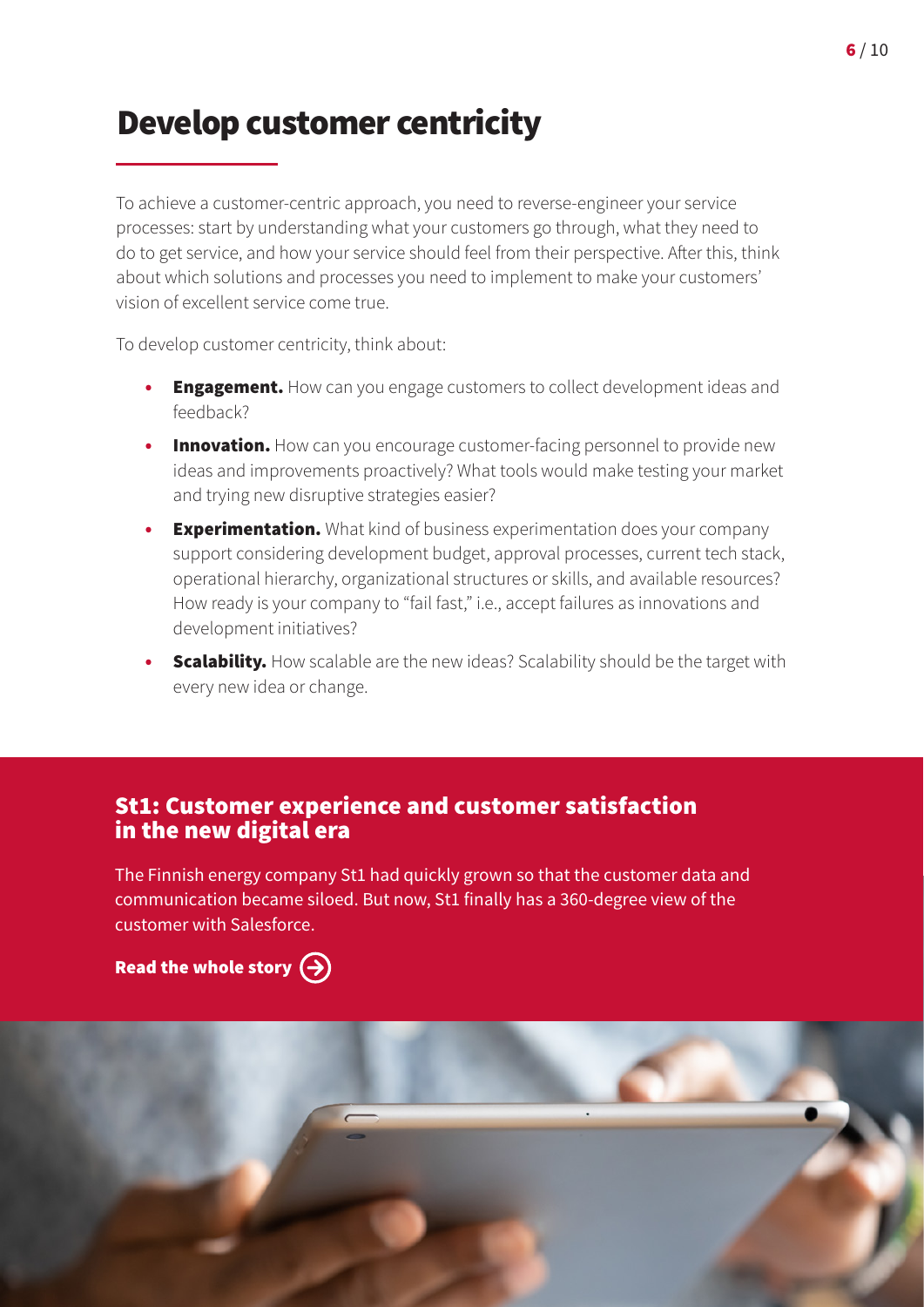## <span id="page-6-0"></span>Understand the moments of truth

So-called "moments of truth" help you understand what is essential for the customers and what makes them buy your services and products. And not only once but repeatedly, turning them into loyal customers.

A good way to start mapping the moments of truth is to put yourself in the customer's position. There are probably many customer journeys as customers or personas, so each path is different. Do not get stuck there, but try to understand the journey on a high level.

- **•** Sketch an overview of the customer's journey on a paper or a digital whiteboard. Start from the point when the customer first connects with the company, through the buying and decision making to further engagement phases.
- **•** Identify the life cycle stages, channels, touchpoints, and related technological capabilities. Write down which content the customer consumes at each journey stage.
- **•** When there is a high-level picture of the customer lifecycle, it becomes easier to identify the "moments of truth" where it is essential to make a difference, both from your business and the customers' point of view.



After that, it is easier to proceed to a more detailed analysis with the help of customer data. Data is our key ingredient for proper customer understanding. It gives us insights into how our marketing activities, such as campaigns, automated programs, or events, perform and how the different individuals behave and react to messages they receive.

Suppose we don't look at the data and analyze the critical moments for the customer experience, customer satisfaction, and ROI. In that case, we are risking focusing on the wrong things. It is impossible to invest everywhere with the same level of effort. Think about your business objectives.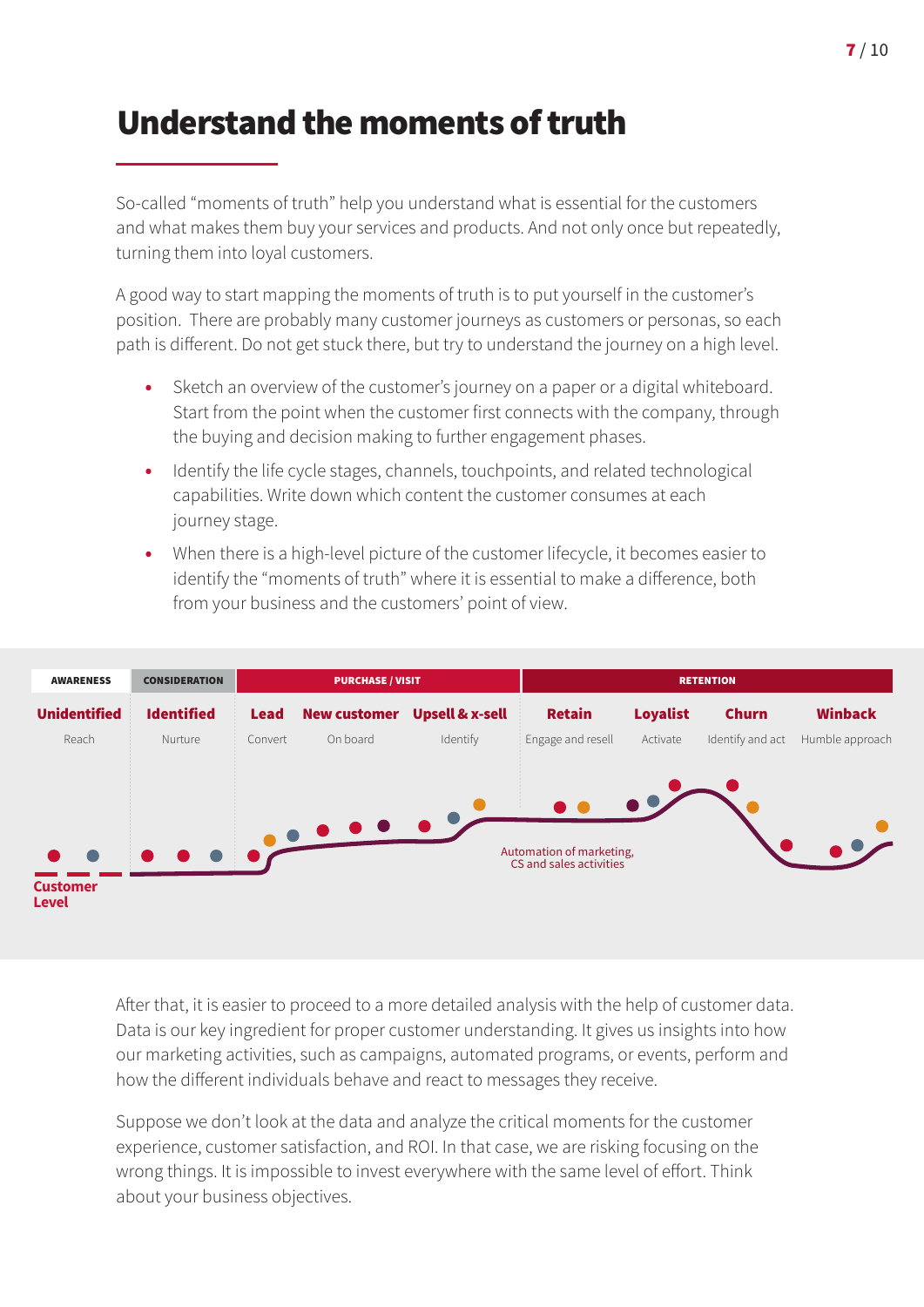## <span id="page-7-0"></span>Focus on personalized service

Personalization is a great way to differentiate yourself as an energy and utilities company. Offering a personalized service means understanding the customer and tailoring the service to their situation and needs. Again, there is an inherent requirement of knowing your customers and gathering and utilizing data regarding them.

Personalization works in customer communication: marketing messages convert better when personalized. Your average customer also expects more today than they did yesterday, and personalized customer service is a way to differentiate your product from the competition.

It can be wise to start with a smaller scope involving a limited number of customers and service channels — for example, self-service — and plan out what kind of personalized customer service experience you aim to achieve.

A typical example of personalization is the website. First, you identify a user as either your existing or potential customer, then adjust what they see based on this information. For a returning customer, you may show product or service recommendations based on their past behavior; for a potential customer, you may show marketing content or a promotion to help them convert into a customer.

From a customer service agent's perspective having the customer data at the ready allows them to serve the customer in a personalized and productive manner. Whether on a website where the customer cannot find what they are looking for or the customer is following up on a previous case through chat, having the data at the agent's fingertips enables them to provide the customer the service they expect.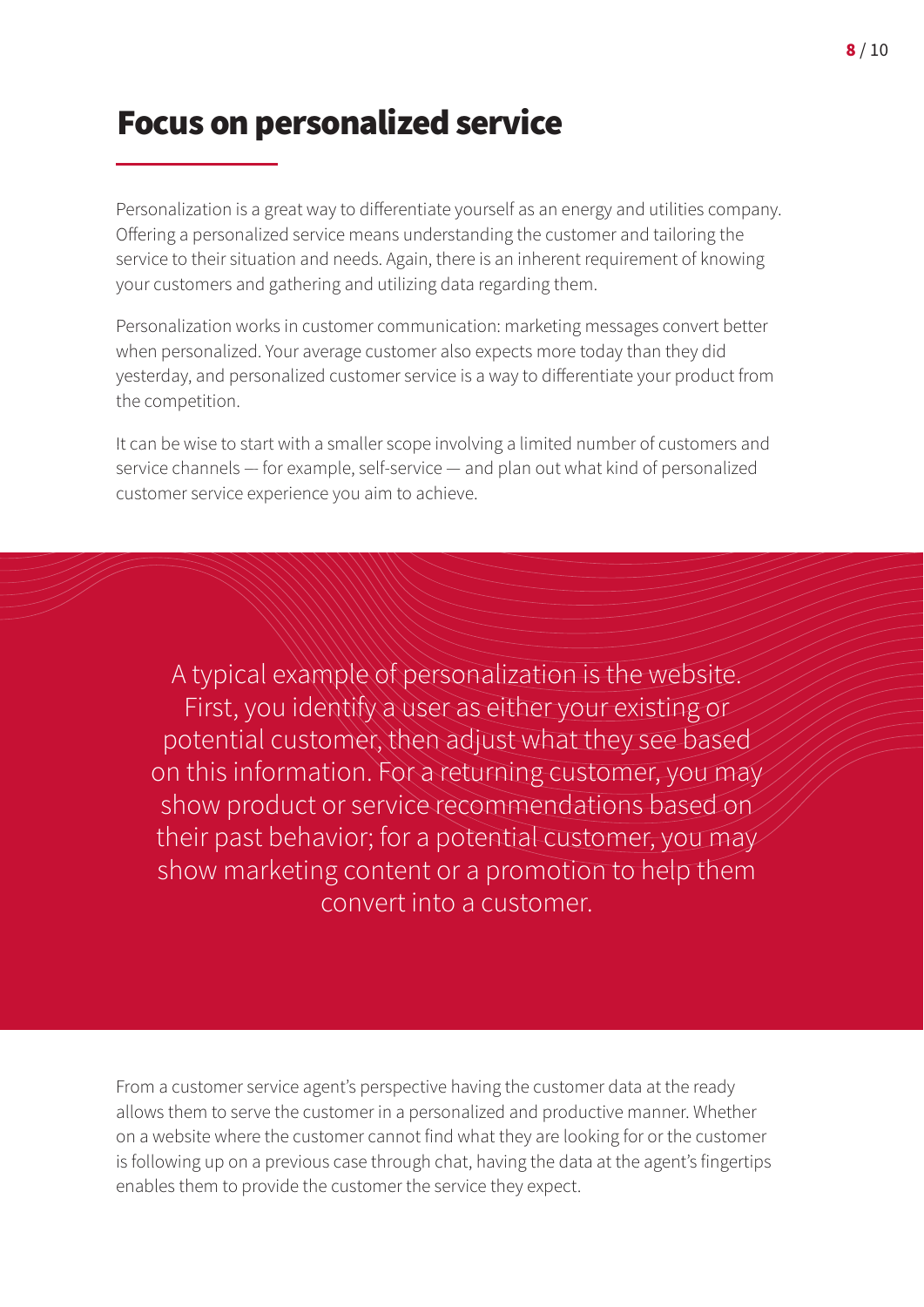## <span id="page-8-0"></span>Offer self-service

Most customers seek out the power to self-serve as much as possible and then work with customer service as needed. The more information and choice you can put at the fingertips of your buyers, the better.

Implementing self-service allows the agents to utilize their time on the more complex cases for the business. It also lowers the amount of cases agents have to work on, decreasing the average cost per case. All this means more savings and efficiency, which can make a big difference to the running cost of customer service.

There are different ways companies can offer self-service to their customers. For example, in the energy and utilities sector, it could be an online service where the customer can check their current energy consumption, see tips for lowering energy costs, or contact customer service via chat to answer their question.

#### **•** Knowledge articles

Producing relevant articles for customers to use for self-service is an excellent deflection technique. However, it is worth noting that the pieces are only as relevant as you make them, so keeping them up to date is an essential consideration for self-service success. Knowledge is a living thing and should be kept alive.

#### **•** Collaboration

Collaboration is a great case deflection technique. Allowing your customers to collaborate can be a daunting prospect, but harnessing your customer community can lower the number of inquiries. You can also gain good insight into how your customers use your products and use that information for product development in the future.

#### **•** Chat and chatbots

Offering chat and chatbot options are very common nowadays – meaning that customers are also used to using those services. In the start, using chatbots with simple use cases can make a big difference in improving productivity. After a while, your bots can harness the power of your existing knowledge base and CRM data and serve customers even more extensively before needing to connect the customer to an agent.